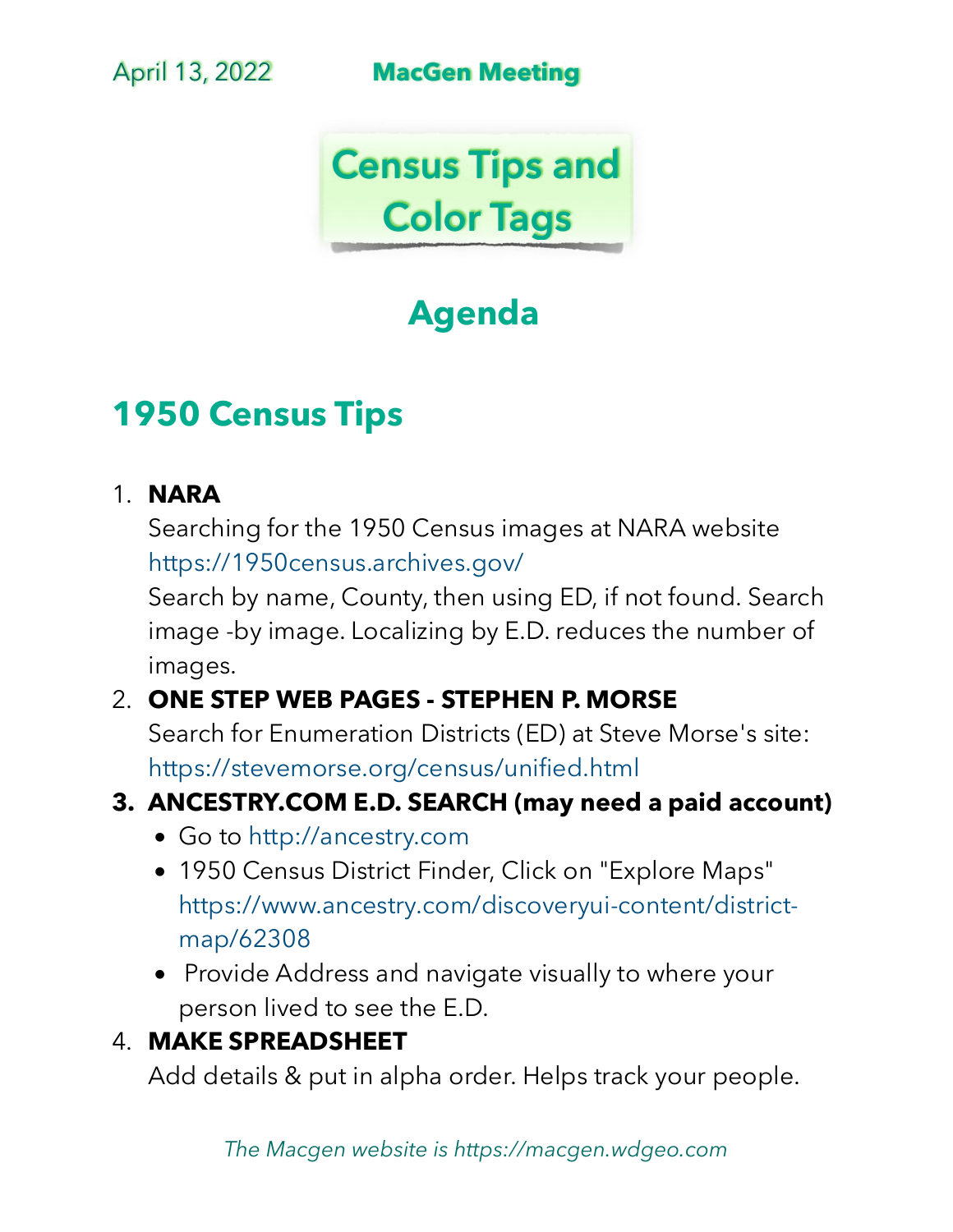# **Color Tags**

### **1. What are Color Tags & how do I create**

- They are visual clue to distinguish groups of people
- Click on Color Tags (L-hand or R-hand sidebar) to display up to 12 color tags in R-hand sidebar
- To add... In R-hand sidebar area, Click "+", then choose color, and pick from "Who" selection... Save
- Select one of the colors & people will display below

## **2. Where do Color Tags appear**

- In Person Buttons
- In Sidebars, at the end of each line
- In a column in the List Window. A "Color Tags" item appears in the field selection menu in the column header (People, Relatives, Calendar, Results, and Couples).
- In Boxes in the tree view. This is an option in the tree view settings (however the option will be disabled if there are no enabled color tags.)

## **3. Using Color Tags**

- To add, remove, edit, enable, disable, or list color tags, click Color Tags in the list of Sidebars.
- Each color tag can be individually enabled/disabled by clicking the check-box button to the left of its name. If enabled, a color tag will appear in person buttons, sidebars, and lists (as described in the previous section).
- To see a list of people with any one color tag, select (highlight) the color tag name in the top list.
- To see a list of people having one or more color tags, Command-click or Shift-click color tags in the top list (to select or highlight multiple color tags). In this case another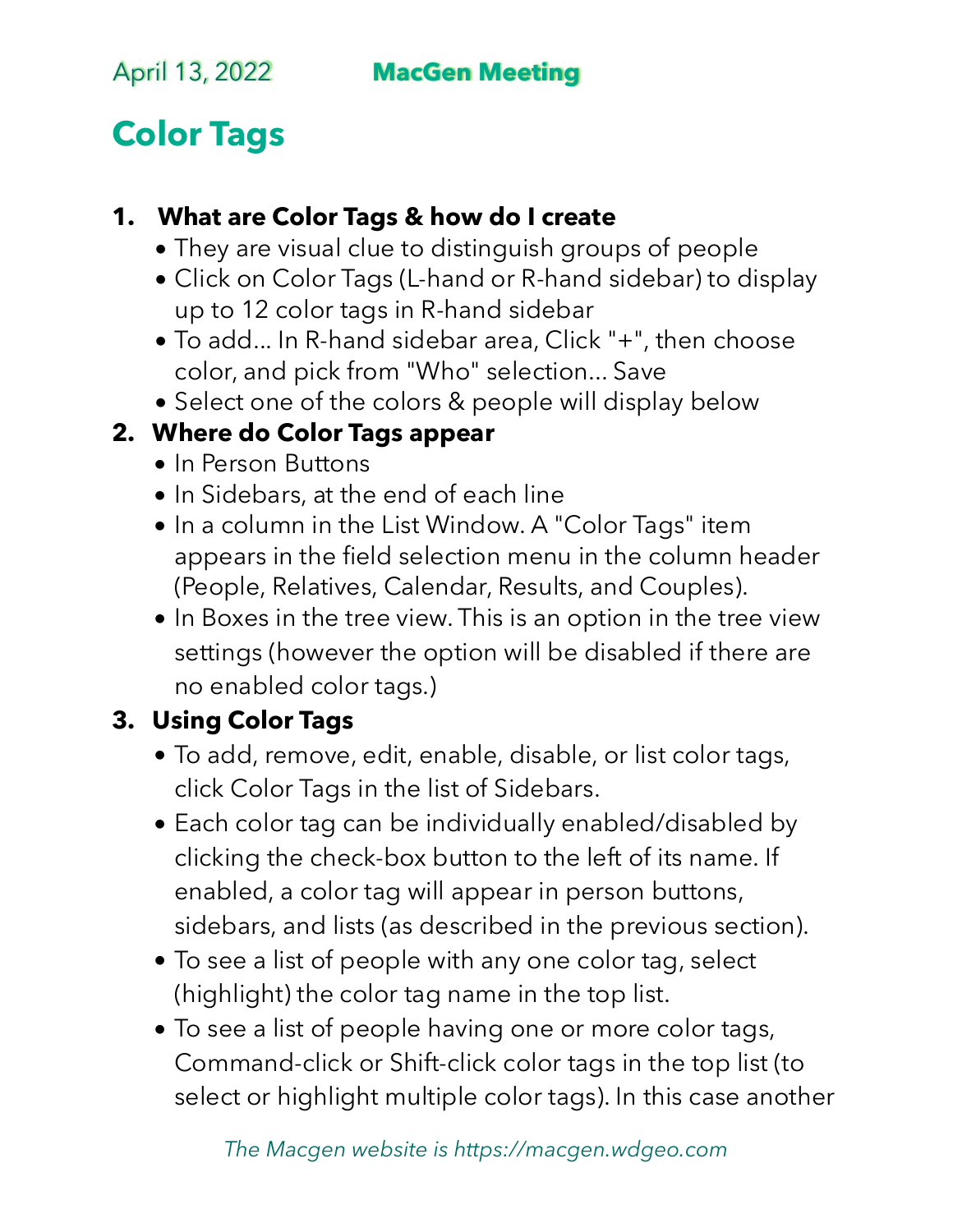# April 13, 2022 **MacGen Meeting**

button will appear, to specify whether the bottom list will contain people with any of the highlighted color tags, or only people having all of the color tags.

- Add/Remove click on + buttons
- To edit an existing color tag, double-click the name of any color tag in the list. This opens the Edit Color Tag window.
- Number of people shows on right edge and tag order can be click/dragged

# **4. Editing Color Tags**

- Select Color Tags from the list of Sidebars.
- Double-click the color tag (in the top list). This opens the Edit Color Tag window.
- The Who menu is for specifying the group of people to be tagged.
- Select a color and enter a name for the tag. A default name will appear when selecting items from the Who menu; however the name can be changed anytime, simply by editing the text in the Name field.

## **5. Color Tag Tips**

- Color tags in person buttons or in lists can be clicked, as a reminder of what each color means.
- When viewing couples (in the Couples list, Results, and Treetops), the color tags from husband & wife are shown together.
- When using the Advanced Find feature, color tags appear in the Find selection pop-up menus...
- The Results sidebar can, at any time, show a list of people with any color tag.